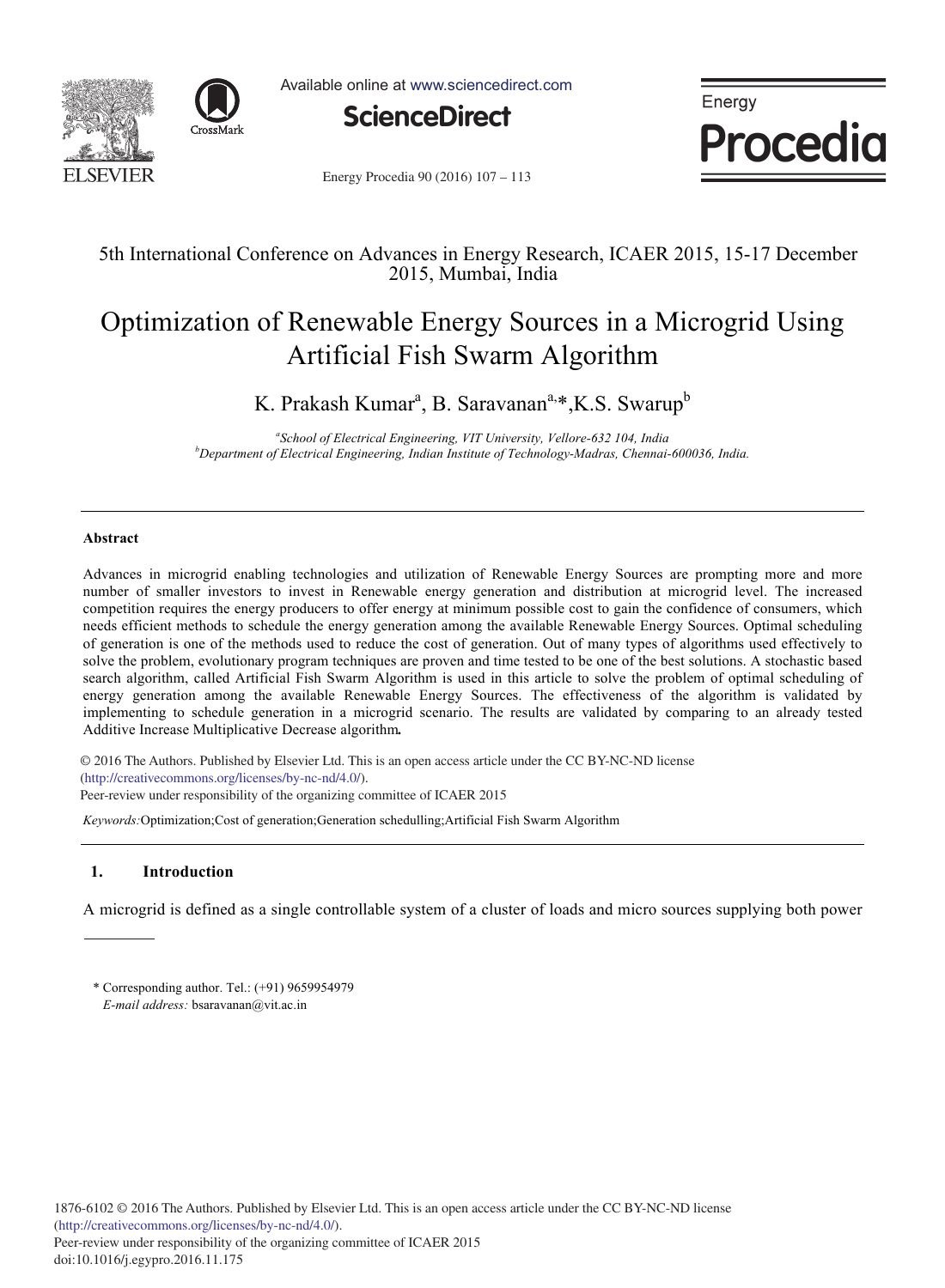and heat [1]. Advances in microgrid enabling technologies are augmenting the harness of Renewable Energy Sources (RESs) to meet the ever increasing demand for energy. RESs are becoming prominent alternatives to conventional sources due to developments like improved efficiencies, reduced costs of generators, phenomenal increase in capacity of the generators, improved methods of decreasing the uncertainty of energy availability, subsidised policies of governments etc. The prevailing and recuperating operational conditions of RESs and microgrids are gaining the confidence of more and more number of smaller investors to enter the energy markets at all levels, particularly in generation in microgrids. This offers consumers a wider choice of power producers to purchase power from, but the producers face a strict competition among themselves. The development offers a wider scope for distributed / decentralised generation, which in near future is sure to replace the centralised systems at least partially. For instance, Germany is aiming to meet 25-30% of its total energy requirement from RESs by the end of 2030 [2].

The energy markets, in reality with many smaller power producers, offer a strict competition for the energy producers. Offering energy at a competitive tariff rate is the key to successful business. Methods to evaluate the cost of energy from different sources close to reality and methods of reducing the total cost of generation are pivotal in reducing the cost of generation of energy. One among the effective methods of reducing the cost of generation is optimal scheduling of generation among the available sources. Optimal scheduling has been a complex issue for a long time, inspiring a lot of research in conventional power systems. Uncertainty in demand and power availability of RESs adds to its complexity in microgrid environment. A lot of techniques of linear, non-linear and stochastic nature are reported in literature. A stochastic method is formulated to optimise the cost of electricity and natural gas for buildings in [3]. A linear programming technique, Additive Increase Multiplicative Decrease (AIMD) method, is applied to schedule generation of RESs in a microgrid environment in [4]. Some centralised mixed integer linear formulations are explored by researchers for the problem of RESs scheduling in microgrids [5 &6]. The linear programming techniques stated above have their own limitations in view of optimizing capabilities and in many cases their capacities are outperformed by swarm intelligence based algorithms. A number of swarm intelligence based algorithms are developed and are being developed and the same are successfully demonstrated in optimisation applications. A Dolphin Echolocation Optimization technique is used to schedule generation of RESs in a microgrid in [7]. An improved bat algorithm is used to optimize the size of energy storage device in a microgrid in [8]. The objective of this paper is to formulate an energy management system based on Artificial Fish Swarm Algorithm (AFSA) which schedules generation task among the available RESs to optimise the utility function in a microgrid with uncertainty of power availability.

## **2. Problem statement**

The problem is formulated under surplus generation assumption, i.e., at any given time *t*, the total power generated by all the available RESs is more than the demand.

 $\sum_{i=1}^{n} p_i(t) > d(t)$ 

 $_{i=1}^{n} p_i(t) > d(t)$  (1) where  $p_i(t)$  is the real power generated by  $i^{\text{th}}$  RES at time interval *t*, *d* (*t*) is the demand on the system at time interval *t*. Hence (1) allows the EMS to have a choice from the available RESs for generation and its share of generation  $(p_i)$  to the total power generation  $(\sum p_i)$  to cater the demand  $d(t)$  at a given time. The load and the total generation can be balanced by the EMS by many methods like disconnecting of some of the non-preferential loads, supplying from its storage facility or by drawing the balance power required from a utility grid or from a neighbouring microgrid. The additional power requirement met from the inherent storage facility or drawn from the connected utility grid in the later two cases can be modelled as another source being governed by (1). However this problem is not significant here as the problem is formulated under assumption that total power generation always meets the demand at any given time.

Cost of generation is the objective function of interest here and the same is considered for optimization. The commonly accepted cost function for RESs in microgrid literature is the quadratic cost function, which is formulated as [9]

$$
C(p_i) = \alpha \cdot p_i^2 + \beta \cdot p_i + \gamma \tag{2}
$$

where C is the currency unit,  $\alpha$ ,  $\beta$  and  $\gamma$  are the cost coefficients that depend on the technology of the respective RES in terms of currency unit. Though the quadratic equation (2) gives complete picture of cost of generation of any type of unit, it is a common practice to neglect the quadratic term  $\alpha$  which introduces non-linearity in optimisation problems and consider only the direct costs. The non-linearity can be removed by neglecting  $\alpha$ , as is a common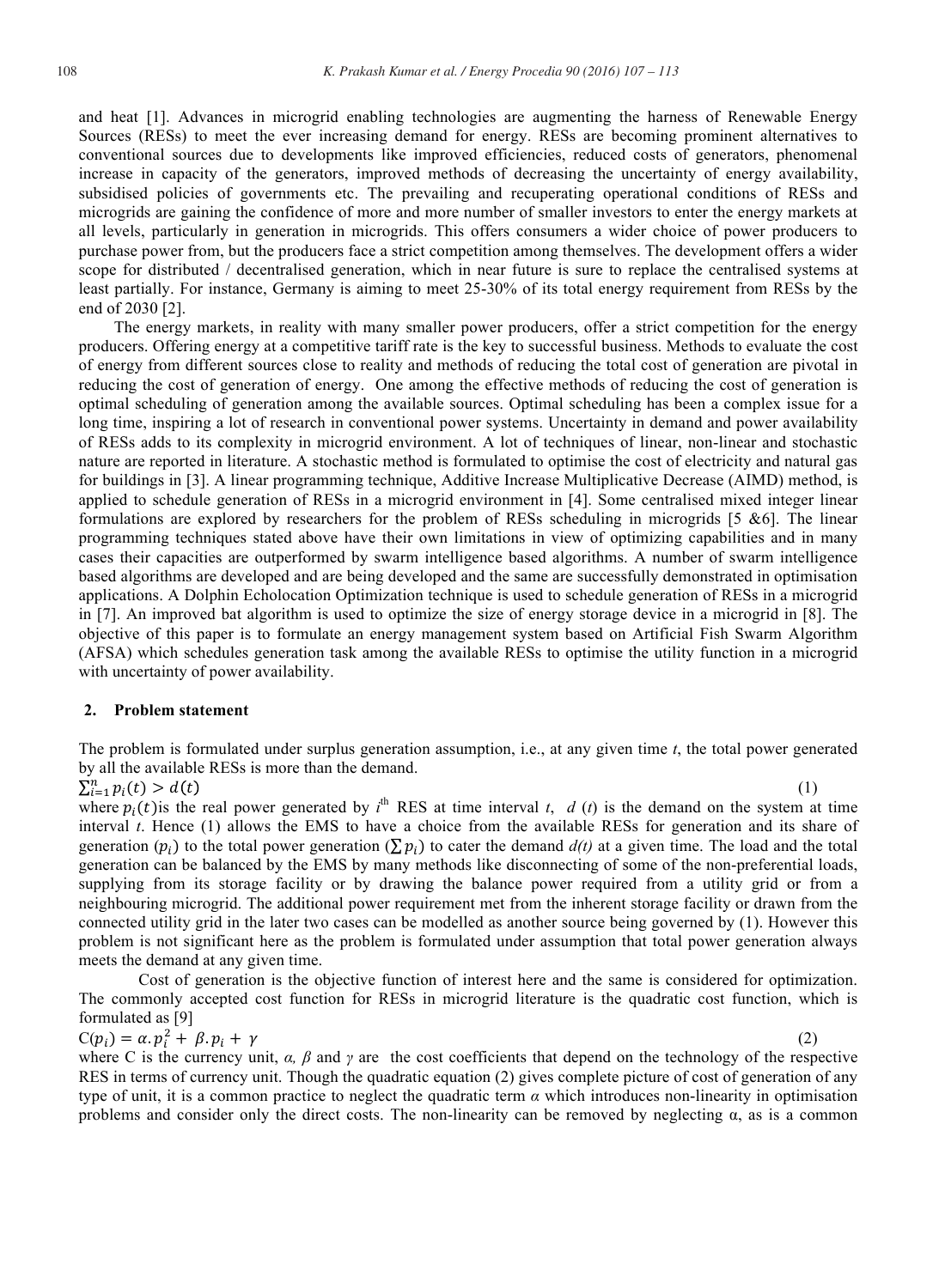practice in literature. However in this paper, the complete quadratic function is considered for computational purposes.

#### **2.1 Artificial Fish Swarm Algorithm**

In water, fishes are found to be distributed around the region where food is available and at the same time like to stay close to the swarm. A fish continuously adjusts its position in a swarm in response to external environment and its own state [8]. The movements of individual fishes in a swarm appear to be random, but in reality it is a highly synchronized movement towards the objective. Fishes stay close to the swarm to protect themselves from predators, maintain safer distances from neighbouring fishes to avoid collisions and continuously search food. These behaviours inspired formulation of new algorithms to solve optimization problems with a fair degree of efficiency. The algorithm uses a local searching behaviour of individual fishes, termed as artificial fishes, to reach the global optimal solution. The random search, swarming, following and preying behaviours of the fishes are adopted in the algorithm for the search. The position of each artificial fish denotes a possible potential solution. The current position  $x_i$  can be represented by  $X_i = (x_{i1}, x_{i2}, \ldots, x_{in})$  where *i* is the number of control variables, *n* is the number of fishes in the swarm. The food consistency that the artificial fish in position  $x_i$  can find is given by  $Y_i = f(X_i)$ . The new position of the artificial  $X_i^*$  is given by

$$
X_i^* = X_i + rand() * step * \frac{x_j - x_i}{\|x_j - x_i\|}
$$
 (3)

where  $rand$  () is a random number generated between 0-1, step is the distance through which a fish moves in one movement,  $X_i$  is a position within the scope of the vision of the fish. The position  $X_i$  is defined by different behaviours of fish as follows [10,11].

- 1. Chasing the trail behaviour: The artificial fish will follow the neighbouring fish, which is positioned at a place with more food consistency within its vision scope to find more food. Here  $X_i$  is the position of the neighbour.
- 2. Swarming / gathering behaviour: The artificial fish has a tendency to move to the centre of the swarm in order to ensure the presence of swarm around it and to avoid any potential danger. Here  $X_i$  is given by

$$
X_j = X_i + rand() * step * \frac{X_c - X_i}{\|X_c - X_i\|}
$$
\n
$$
(4)
$$

where  $X_c$  is the centre of the swarm.

3. Foraging / Preying behaviour: The artificial fish senses the food consistence at other locations by vision or sense and determines its movement. When it finds a location with more food around, it directly goes in that direction. The position  $X_i$  in this behaviour is given by

 $X_i = X_i + visual * rand()$  (5)

## **2.2 Terms used in the algorithm:**

Artificial fish: These are decision variables used in the optimisation problem. The power generated from each generator of this problem form the artificial fishes.

Swarm length: The total number of fishes in the initial swarm.

 Step: It is the maximum distance that a fish can move in one movement. In this problem it is the step increment of power generated, i.e., the ramp.

 Vision: It is the distance through which the artificial fish can see. In this problem, it is the maximum limit of generation of each generator.

## **2.3 AFS Algorithm:**

- Step 1: Generation of initial fish swarm randomly.
- Step 2: Initialization of parameters.
- Step 3: Evaluation of fitness of each fish in the swarm.
- Step 4: Perform chasing the trail behaviour, swarming behaviour and foraging Behaviour on each AF and evaluate new positions. Evaluate the fitness function at each position.
- Step 5: Update the best fitness value.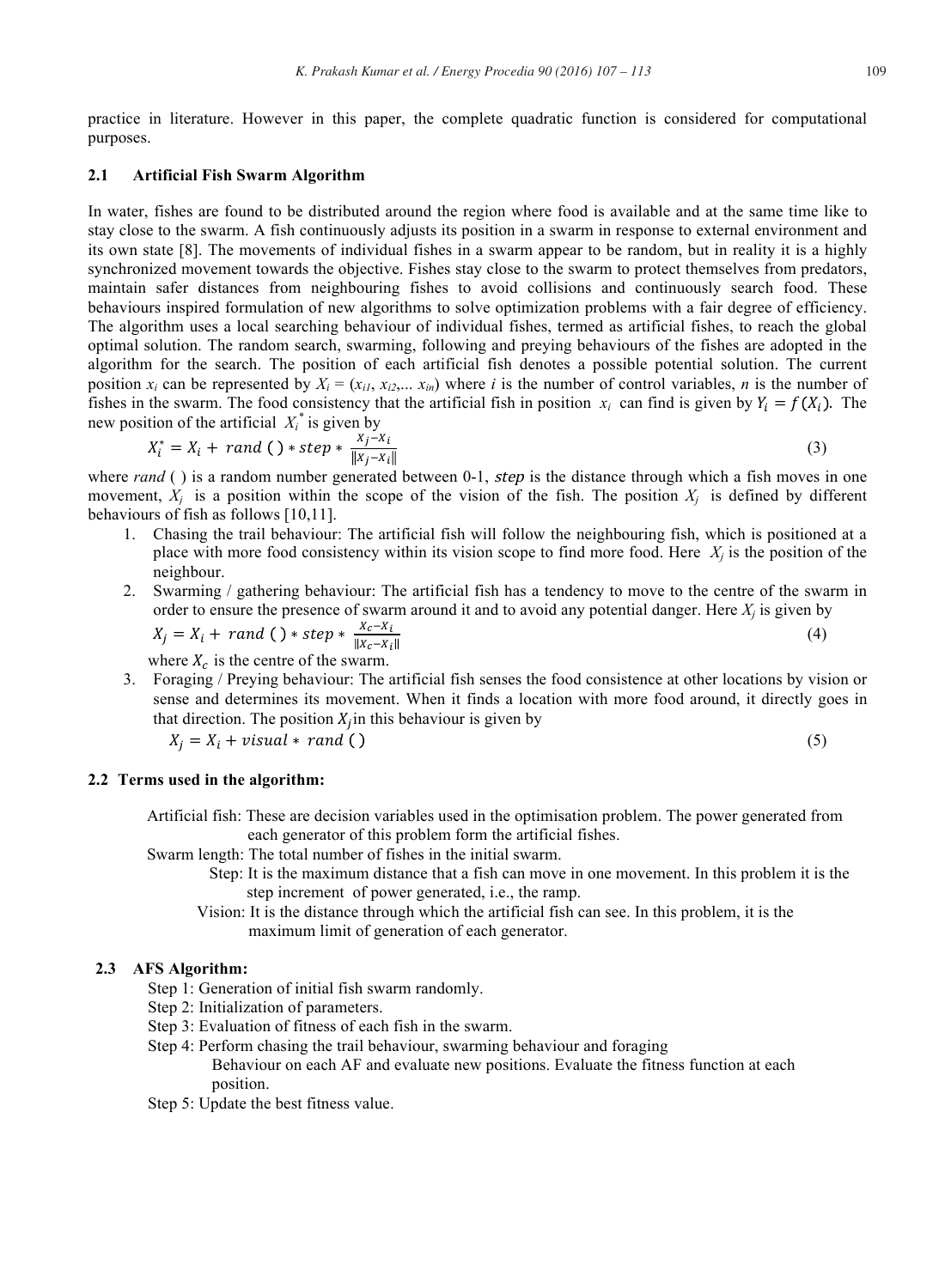

#### Step 6: Check the termination condition. If not satisfied, go to Step 4

Figure 1. Flow chart of Artificial Fish Swarm algorithm

Figure 1 shows the flow chart to implement AFS algorithm. The three behaviours trailing, swarming and foraging behaviours are performed one after the other if the termination condition is not satisfied.

#### **3. Simulation setup**

The cost of generation is considered as utility function for optimization in this article. As introduced in section 2, the cost function can be stated by

$$
f(p_i(t)) = \alpha_i [p_i(t)]^2 + \beta_i p_i(t) + \gamma_i.
$$
\n
$$
(6)
$$

The optimization problem can be stated as

$$
\min \sum_{i=1}^{n} f(p_i(t))
$$
  
s.t. 
$$
\sum_{i=1}^{n} p_i(t) = d_i(t)
$$
  

$$
0 \le p_i(t) \le p_i(t)_{max}
$$
 (7)

#### **4. Results and discussions**

For testing the performance of AFS algorithm, a microgrid in isolated mode investigated in [4] is considered with three wind mills with 750 kW capacity each, two PV plants with a capacity of 200 kW each and one CHP plant of 500 kW capacity over a time duration of 24 hours. The load and the generation are sampled at a time interval of 1 hour. The data for every hour and is given in Table 1 for reference, in which *Pm* denotes the max real power availability. The parameters of cost function  $\alpha_i$ ,  $\beta_i$  and  $\gamma_i$  are chosen from [4] and are as tabulated in Table 2. The artificial fish algorithm is implemented and the optimal scheduling of generation among the considered RESs is carried out. For validation sake, Additive Increase Multiplicative Decrease algorithm [4] is also implemented by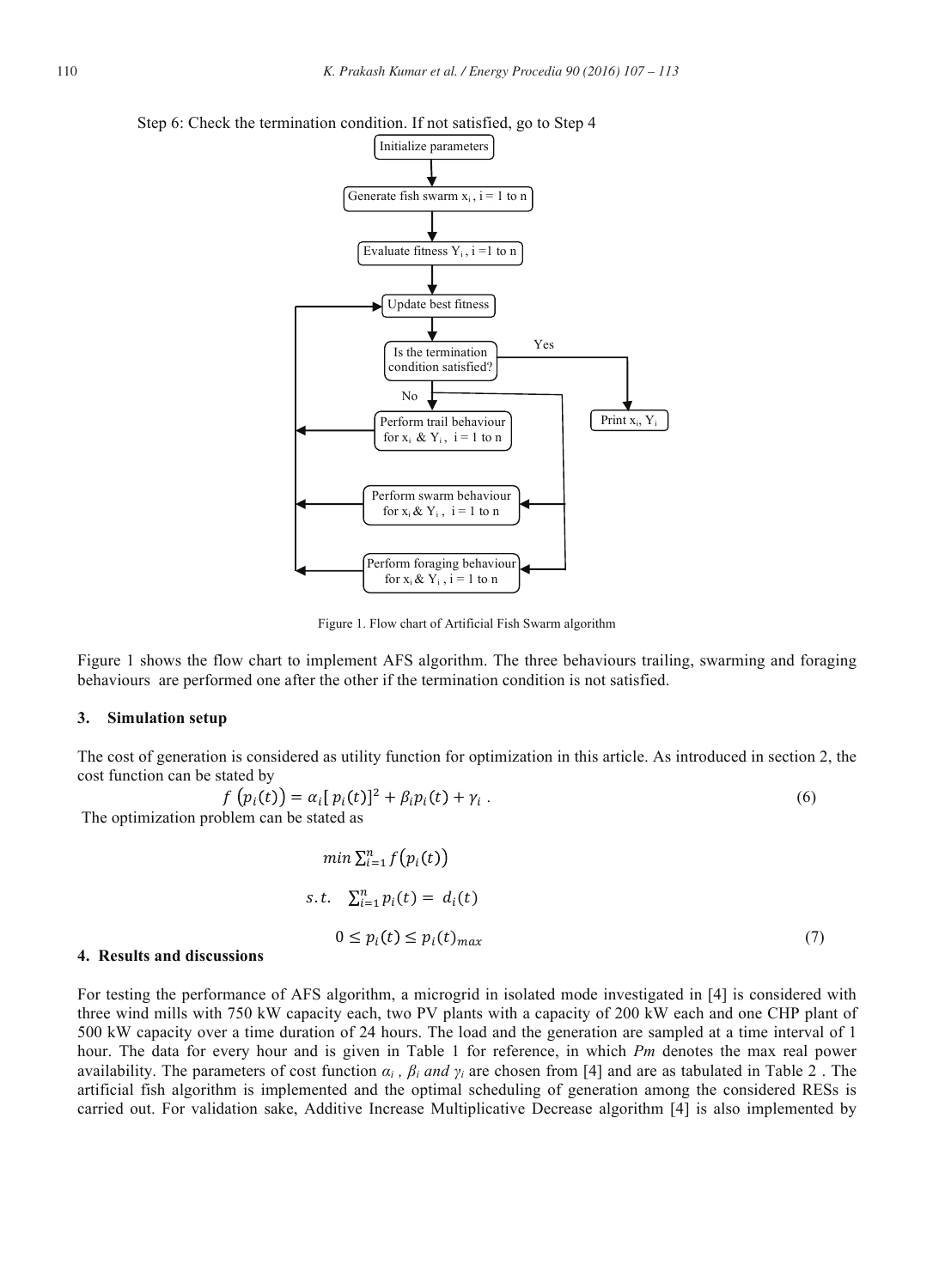using suitable values for additive parameter *A* and multiplicative parameter *B.* The performance of the AFS algorithm is tested under the following two cases, depending on the access to the CHP source, which is the costliest among the considered sources.

- **Case-1:** In this case, the CHP source is accessed simultaneously along with the remaining sources. Though this case sounds less logical with respect to the economy of generation, still the case is considered to prove the effectiveness of the AFS algorithm in such cases.
- **Case-2:** In this case, the CHP source is accessed only when all the remaining cheaper sources are exhausted. This is a realistic optimization case and mimics a either grid connected microgrid or interconnected microgrids, where the CHP source can be replaced by grid or other microgrid.

| Table 1. Maximum power availability of each source |        |        |        |                  |              |        |  |  |  |
|----------------------------------------------------|--------|--------|--------|------------------|--------------|--------|--|--|--|
| Hour                                               | Pmaxw1 | Pmaxw2 | Pmaxw3 | Pmaxpv1          | Pmaxpv2      | demand |  |  |  |
| $\mathbf{0}$                                       | 660    | 688    | 429    | $\mathbf{0}$     | $\mathbf{0}$ | 1471   |  |  |  |
| 1                                                  | 699    | 707    | 442    | $\mathbf{0}$     | $\mathbf{0}$ | 1325   |  |  |  |
| $\overline{c}$                                     | 740    | 698    | 220    | $\theta$         | $\theta$     | 1263   |  |  |  |
| $\overline{\mathbf{3}}$                            | 723    | 699    | 39     | $\mathbf{0}$     | $\mathbf{0}$ | 1229   |  |  |  |
| $\overline{\mathbf{4}}$                            | 666    | 576    | 21     | $\boldsymbol{0}$ | $\mathbf{0}$ | 1229   |  |  |  |
| 5                                                  | 558    | 675    | 167    | $\boldsymbol{0}$ | $\theta$     | 1321   |  |  |  |
| 6                                                  | 669    | 674    | 351    | $\mathbf{0}$     | 15           | 1509   |  |  |  |
| $\overline{7}$                                     | 666    | 693    | 532    | 10               | 71           | 1663   |  |  |  |
| 8                                                  | 719    | 732    | 497    | 67               | 90           | 1657   |  |  |  |
| 9                                                  | 711    | 746    | 504    | 98               | 116          | 1643   |  |  |  |
| 10                                                 | 711    | 686    | 507    | 122              | 140          | 1643   |  |  |  |
| 11                                                 | 716    | 661    | 366    | 139              | 155          | 1652   |  |  |  |
| 12                                                 | 706    | 638    | 372    | 145              | 163          | 1666   |  |  |  |
| 13                                                 | 678    | 561    | 195    | 145              | 163          | 1639   |  |  |  |
| 14                                                 | 697    | 650    | 74     | 133              | 155          | 1642   |  |  |  |
| 15                                                 | 709    | 652    | 23     | 120              | 133          | 1640   |  |  |  |
| 16                                                 | 693    | 657    | 138    | 94               | 107          | 1676   |  |  |  |
| 17                                                 | 707    | 660    | 381    | 61               | 86           | 1920   |  |  |  |
| 18                                                 | 721    | 659    | 617    | 17               | 46           | 2214   |  |  |  |
| 19                                                 | 644    | 668    | 652    | $\mathbf{0}$     | 1            | 2382   |  |  |  |
| 20                                                 | 674    | 664    | 706    | $\mathbf{0}$     | $\theta$     | 2382   |  |  |  |
| 21                                                 | 677    | 661    | 744    | $\mathbf{0}$     | $\mathbf{0}$ | 2327   |  |  |  |
| 22                                                 | 688    | 642    | 696    | 0                | $\mathbf{0}$ | 2174   |  |  |  |
| 23                                                 | 694    | 674    | 711    | $\mathbf{0}$     | $\mathbf{0}$ | 1903   |  |  |  |
| 24                                                 | 672    | 649    | 72     | $\mathbf{0}$     | $\mathbf{0}$ | 1666   |  |  |  |

|  | Table 2. Cost function parameters of RESs |  |
|--|-------------------------------------------|--|
|  |                                           |  |

| $a_i$  | $b_i$ | $c_i$ |
|--------|-------|-------|
| 0.0027 | 17.83 | 4.46  |
| 0.0028 | 17.54 | 4.45  |
| 0.0026 | 17.23 | 4.44  |
| 0.0055 | 29.30 | 4.45  |
| 0.0055 | 29.58 | 4.46  |
| 0.0083 | 75.73 | 5.21  |
|        |       |       |

The possibility of using storage devices to enhance the reliability of the microgrid are not considered in either case, as the aim of this article is only to endorse the applicability of the AFS algorithm for economic generation scheduling in a microgrid.

Table 1 shows the hourly maximum power availability of each renewable source. The scheduled generation using AFS algorithm is as tabulated in Table 3 for case-1 and in Table 4 for case-2. Figures 2(a) and 3(a) summarise the generation scheduling simulated by AFS algorithm for both the cases. Table 3 and Table 4 confirm that the total generation scheduled by the AFS algorithm exactly matches the demand which endorses the applicability of the algorithm for economic generation scheduling in a microgrid. The costs of generation as estimated by AIMD algorithm and AFS algorithm are tabulated in the cost columns of Table 3 and Table 4.It shows that the AFS algorithm is a class ahead in economic scheduling compared to AIMD algorithm. In both the cases, from the  $0<sup>th</sup>$  hour to  $18<sup>th</sup>$  hour, where the surplus power availability is more, the ability of AFS algorithm is much more pronounced because there is a larger choice of generators to choose from. More surplus power availability enables larger search space and more no of artificial fish locations are generated and hence the algorithm is able to find a better economic mix of generation, which the AIMD algorithm is unable to do. On the other hand, AIMD algorithm simply schedules generation among the available generators equally at the end of given number of iterations by adding a fixed increment *A* for each iteration, subject to the maximum power availability with the respective generator, which can be seen from the Table3 and Table4. The CHP source being the costliest source, even a small reduction in its generation allocation brings a large difference in the generation cost and this is the reason for large difference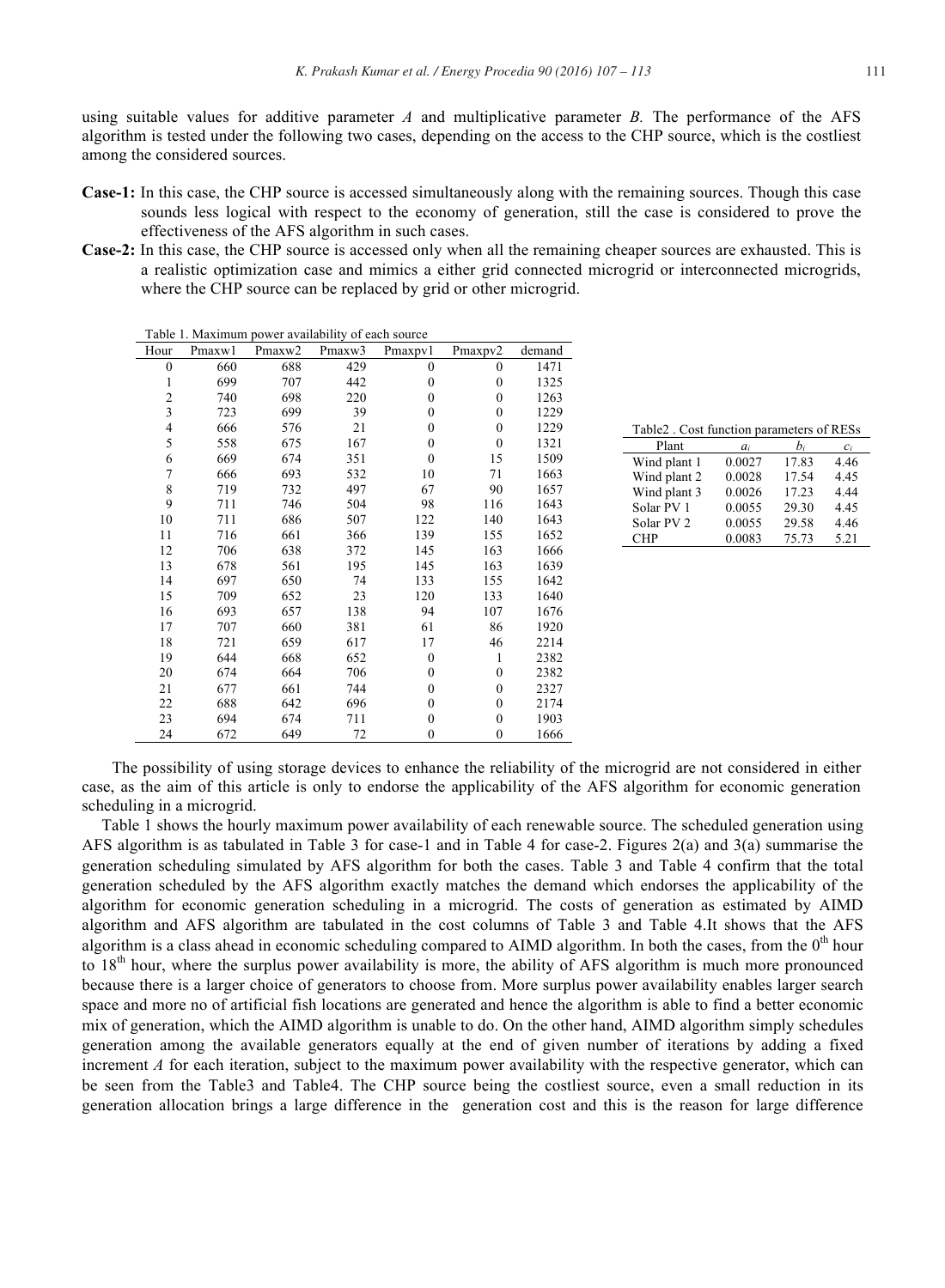between the costs evaluated by the two algorithms in case-1. During 19<sup>th</sup> to 23<sup>rd</sup> hours, the saving in cost as calculated by AFS algorithm is less for the reason that the surplus power availability is much less, which results in a

| Table 5. Results of generation scheduling using AliviD and Ar S algorithms for case-2 |               |               |                                           |              |              |              |                                     |                                        |        |                |                |            |             |            |
|---------------------------------------------------------------------------------------|---------------|---------------|-------------------------------------------|--------------|--------------|--------------|-------------------------------------|----------------------------------------|--------|----------------|----------------|------------|-------------|------------|
|                                                                                       |               |               | Hour Scheduling using AIMD algorithm (kW) |              |              |              | Scheduling using AFS algorithm (kW) |                                        |        |                |                | Cost (USD) |             |            |
|                                                                                       |               | Pwind1 Pwind2 | Pwind3                                    | AIMD         | AIMD         | Pchp         | Pwind1                              | Pwind <sub>2</sub>                     | Pwind3 | Ppv1           | Ppv2           | Pchp       | <b>AIMD</b> | <b>AFS</b> |
| $\mathbf{0}$                                                                          | 521           | 521           | 429                                       | $\Omega$     | $\theta$     | $\Omega$     | 521                                 | 521                                    | 429    | $\theta$       | $\Omega$       | $\Omega$   | 53.29       | 53.26      |
| 1                                                                                     |               | 441.65 441.65 | 441.65                                    | $\Omega$     | $\theta$     | $\theta$     | 217                                 | 685                                    | 423    | $\Omega$       | $\Omega$       | $\theta$   | 50.69       | 50.64      |
| 2                                                                                     |               | 521.58 521.58 | 219.82                                    | $\mathbf{0}$ | $\mathbf{0}$ | $\mathbf{0}$ | 377                                 | 671                                    | 215    | $\mathbf{0}$   | $\Omega$       | $\Omega$   | 49.7        | 49.67      |
| 3                                                                                     | 595           | 595           | 39                                        | $\Omega$     | $\theta$     | $\Omega$     | 595                                 | 595                                    | 39     | $\Omega$       | $\theta$       | $\Omega$   | 49.19       | 49.17      |
| 4                                                                                     | 632           | 576           | 21                                        | $\theta$     | $\mathbf{0}$ | $\bf{0}$     | 632                                 | 576                                    | 21     | $\mathbf{0}$   | $\Omega$       | $\theta$   | 49.21       | 49.21      |
| 5                                                                                     | 558           | 596           | 167                                       | $\Omega$     | $\theta$     | $\mathbf{0}$ | 558                                 | 596                                    | 167    | $\Omega$       | $\Omega$       | $\Omega$   | 50.75       | 50.73      |
| 6                                                                                     | 571.6         | 571.6         | 350.75                                    | $\theta$     | 14.99        | $\mathbf{0}$ | 562                                 | 618                                    | 328    | $\mathbf{0}$   |                | $\Omega$   | 54.17       | 54         |
| 7                                                                                     | 527.37        | 527.37        | 527.37                                    | 9.99         | 70.91        | $\mathbf{0}$ | 606                                 | 526                                    | 521    | 8              | $\overline{2}$ | $\Omega$   | 57.48       | 56.77      |
| 8                                                                                     | 501.7         | 501.7         | 496.7                                     | 66.96        | 89.95        | $\mathbf{0}$ | 482                                 | 667                                    | 492    | 1              | 15             | $\theta$   | 58.39       | 56.71      |
| 9                                                                                     | 476.41 476.41 |               | 476.41                                    | 97.88        | 115.86       | $\mathbf{0}$ | 511                                 | 654                                    | 470    | 5              | 3              | $\theta$   | 58.1        | 56.38      |
| 10                                                                                    | 460.43        | 460.43        | 460.43                                    | 121.8        | 139.83       | $\Omega$     | 702                                 | 478                                    | 451    | $\overline{2}$ | 10             | $\Omega$   | 58.17       | 56.49      |
| 11                                                                                    | 496           | 496           | 366                                       | 139          | 155          | $\Omega$     | 496                                 | 496                                    | 366    | 139            | 155            | $\theta$   | 59.98       | 56.77      |
| 12                                                                                    | 493           | 493           | 372                                       | 145          | 163          | $\mathbf{0}$ | 493                                 | 493                                    | 372    | 145            | 163            | $\theta$   | 60.39       | 57.53      |
| 13                                                                                    | 575           | 561           | 195                                       | 145          | 163          | $\mathbf{0}$ | 575                                 | 561                                    | 195    | 145            | 163            | $\theta$   | 59.99       | 59.26      |
| 14                                                                                    | 640.17        | 640.17        | 73.9                                      | 132.8        | 154.8        | $\mathbf{0}$ | 640                                 | 641                                    | 74     | 132            | 155            | $\theta$   | 59.86       | 59.86      |
| 15                                                                                    | 709           | 652           | 23                                        | 120          | 133          | 3            | 709                                 | 652                                    | 23     | 120            | 133            | 3          | 59.62       | 59.62      |
| 16                                                                                    | 680.56        | 656.57        | 137.91                                    | 93.94        | 106.93       | $\mathbf{0}$ | 681                                 | 656                                    | 138    | 94             | 107            | $\theta$   | 59.41       | 59.41      |
| 17                                                                                    | 707           | 660           | 381                                       | 61           | 86           | 25           | 707                                 | 660                                    | 381    | 61             | 86             | 25         | 64.44       | 64.44      |
| 18                                                                                    | 721           | 659           | 617                                       | 17           | 46           | 154          | 721                                 | 659                                    | 617    | 17             | 46             | 154        | 76.04       | 76.04      |
| 19                                                                                    | 644           | 668           | 652                                       | $\mathbf{0}$ | 1            | 417          | 644                                 | 668                                    | 652    | $\mathbf{0}$   | 1              | 417        | 93.52       | 93.52      |
| 20                                                                                    | 674           | 664           | 706                                       | $\Omega$     | $\mathbf{0}$ | 338          | 674                                 | 664                                    | 706    | $\Omega$       | $\Omega$       | 338        | 88.9        | 88.9       |
| 21                                                                                    | 677           | 661           | 744                                       | $\Omega$     | $\theta$     | 245          | 677                                 | 661                                    | 744    | $\theta$       | $\Omega$       | 245        | 82.51       | 82.51      |
| 22                                                                                    | 688           | 642           | 696                                       | $\mathbf{0}$ | $\mathbf{0}$ | 148          | 688                                 | 642                                    | 696    | $\mathbf{0}$   | $\Omega$       | 148        | 74.2        | 74.2       |
| 23                                                                                    | 634.33        | 634.33        | 634.33                                    | $\theta$     | $\mathbf{0}$ | $\theta$     | 671                                 | 566                                    | 666    | $\theta$       | $\Omega$       | $\theta$   | 60.84       | 60.84      |
| 24                                                                                    | 672           | 649           | 72                                        | 0            | 0            | 273          | 672                                 | 649                                    | 72     | $\Omega$       | 0              | 273        | 72.75       | 72.75      |
|                                                                                       |               |               |                                           |              |              |              |                                     | Total cost of generation over 24 hours |        |                |                |            | 1561.59     | 1548.68    |

The scheduling using AIMD and AFS algorithms for case-2



Figure 2 (a) Scheduled generation vs time as calculated by AFS algorithm in case -1 (b) Cost comparison as estimated by AIMD and AFS algorithms

lesser search space for the Artificial Fish. At end of the day, the AIMD algorithm puts the total cost of generation over 24 hours at USD 2075.39 in case-1 and at USD 1561.56 for case-2, where as AFS algorithm puts the same at USD 1685.26 for case-1 and USD 1548.68 for case-2, with a net saving of USD 390.13 and 12.91 respectively in each case. Figures 2(b) and 3(b) summarise the trends of hourly cost of generation as calculated by AFS algorithm and AIMD algorithm for the two cases. The cost difference is much more glaring in Case 1, because as already demonstrated, the AFS algorithm explores the search space for best location of artificial fish, which gives the best fitness value i.e., optimal cost of generation.